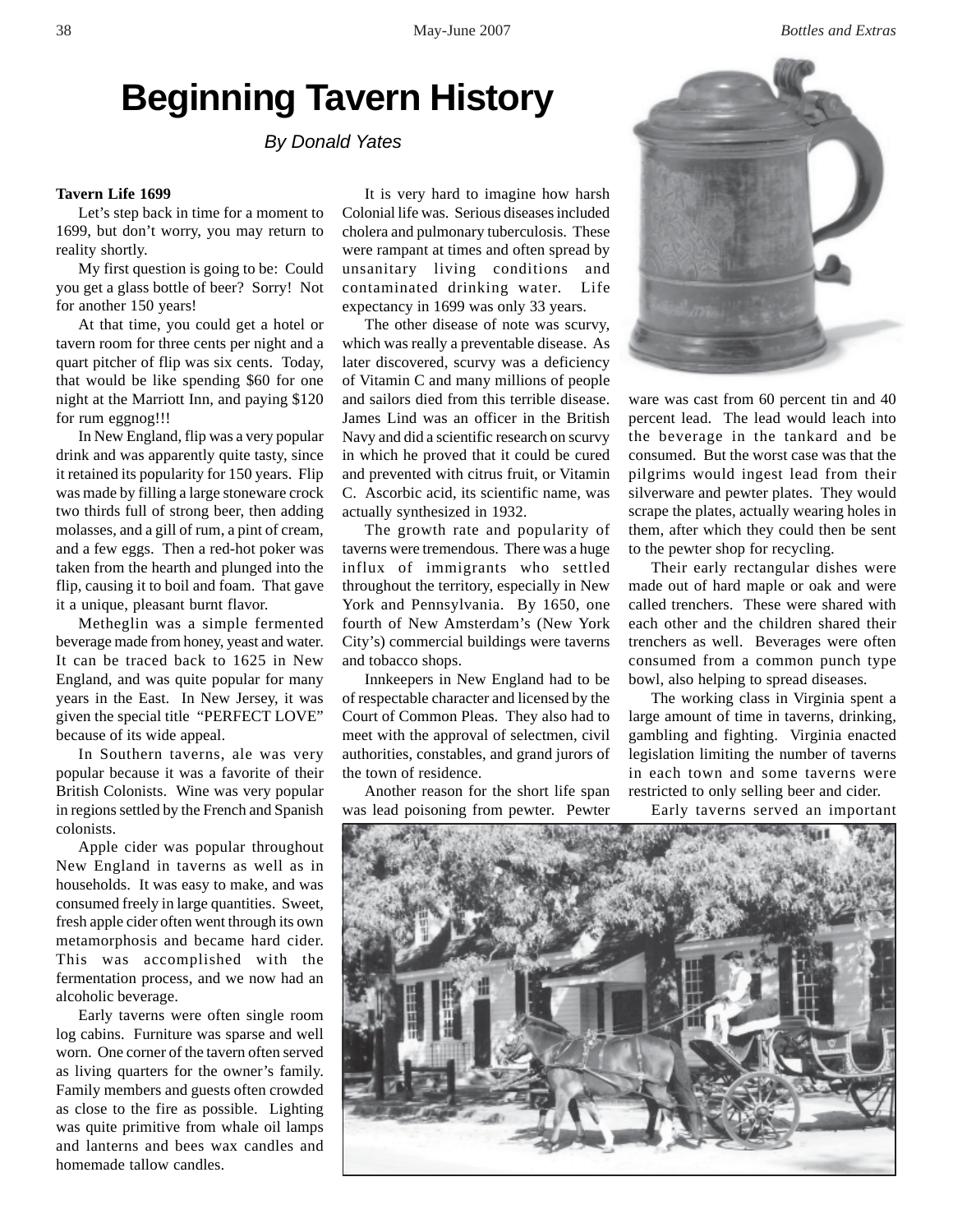**Bottles and Extras** 39



purpose in providing a meeting place, where people could relax, discuss their problems, and take a break from the drudgery of colonial days.

How about antiques? Were there any good antiques around back then? Well, not very many. Most items were very primitive and utilitarian, not ornate as they would become during the next century. Some early simple glass bottles were just starting to be made in the colonial glass houses. Most bottles of that time, were either stoneware, or if glass, were probably imported from Europe.

#### **Tavern Life 1799**

Once again, let's step back in time and see what it was like in 1799. We had a very young twenty three year old nation. It was an exciting time; It was a dangerous time. Things were not quite settled with the British, who still considered us to be one of their colonies. The Industrial Revolution was in its infancy, but progress could be seen in many aspects of life.

Still driven by curiosity, my first question is again: Could you get a glass bottle of beer? Sorry! Not for another 50 years.

What drinks were available? Spend an evening in a New England tavern and take a look around. It is crowded with patrons drinking drams of flip and other assorted alcoholic beverages, including barrels of beer, barrels of rum, and barrels of hard cider. Many new drinks were being introduced at that time, but only a few would survive the next hundred years.

Hot toddy gained appeal in the mid-1700s. It was a mixture of West Indian rum, sugar and hot water. Hot toddy was especially popular in New York State. In regions that were settled by the Irish and Scotch, whiskey was a favorite; it was distilled from grain, like rye, corn, and wheat.



Brewed beers available in 1799 included regular malted barley beer, ale, ginger beer, spruce beer and molasses beer. Their popularity remained quite regional. Metheglin, a spiced mead, remained popular throughout New England, Kentucky and Virginia.

Many types of wine were available, including cherry wine, and currant wine, but grape wine was the most popular, due to the excellent growing conditions in New York State.

Living conditions had improved somewhat during the previous century but health care and disease prevention were still a major problem. To address this, there was an explosion in the patent medicine market; but life expectancy for those born in 1799 was still only 37 years. Not too promising.

By this time, however, tavern conditions were improving. Main heating was still provided by the large friendly fireplace. Numerous tables and chairs and a bar were in place along one side. Both meals and drinks were served to the patrons. Lighting still remained primitive. Mineral or coal

oil had largely replaced whale oil for use in the lamps and lanterns.

It was common practice in Puritan New England on Sunday for parishioners to attend service in their church or meeting house. These were usually poorly heated, especially in winter, and afterward, many parishioners would leave church and head for the cheerful tavern.

Some taverns were also inns to serve travelers. Small inns had two bedrooms, with a single bed in each; one bedroom for men and one for women. Many taverns also served as post offices, and some had attached ball rooms for night time dancing. Other entertainment included live plays, turkey shoots, fox chasing, sing-alongs and cock fights. None of these fun activities would ever have been permitted during the very strict Puritan Law of the previous century.

Every teenager knew what the term bundling meant. It meant sleeping together before getting married using the excuse to share body heat to keep warm. Most parents did not approve of the practice and would require a physical barrier between the two parties. A lot of babies were born as a result of this practice, which meant more farm hands.

During the Revolutionary War, taverns were used as court rooms, prisons, officers' headquarters and for secret meetings of patriots.

How about antiques? Were there any good antiques available at that time? Most of the bottles of this period were still freeblown; this was the beginning of the figural flask and historical flask eras, and all of the bottles were made with open pontil marks. Early spirits bottles were often

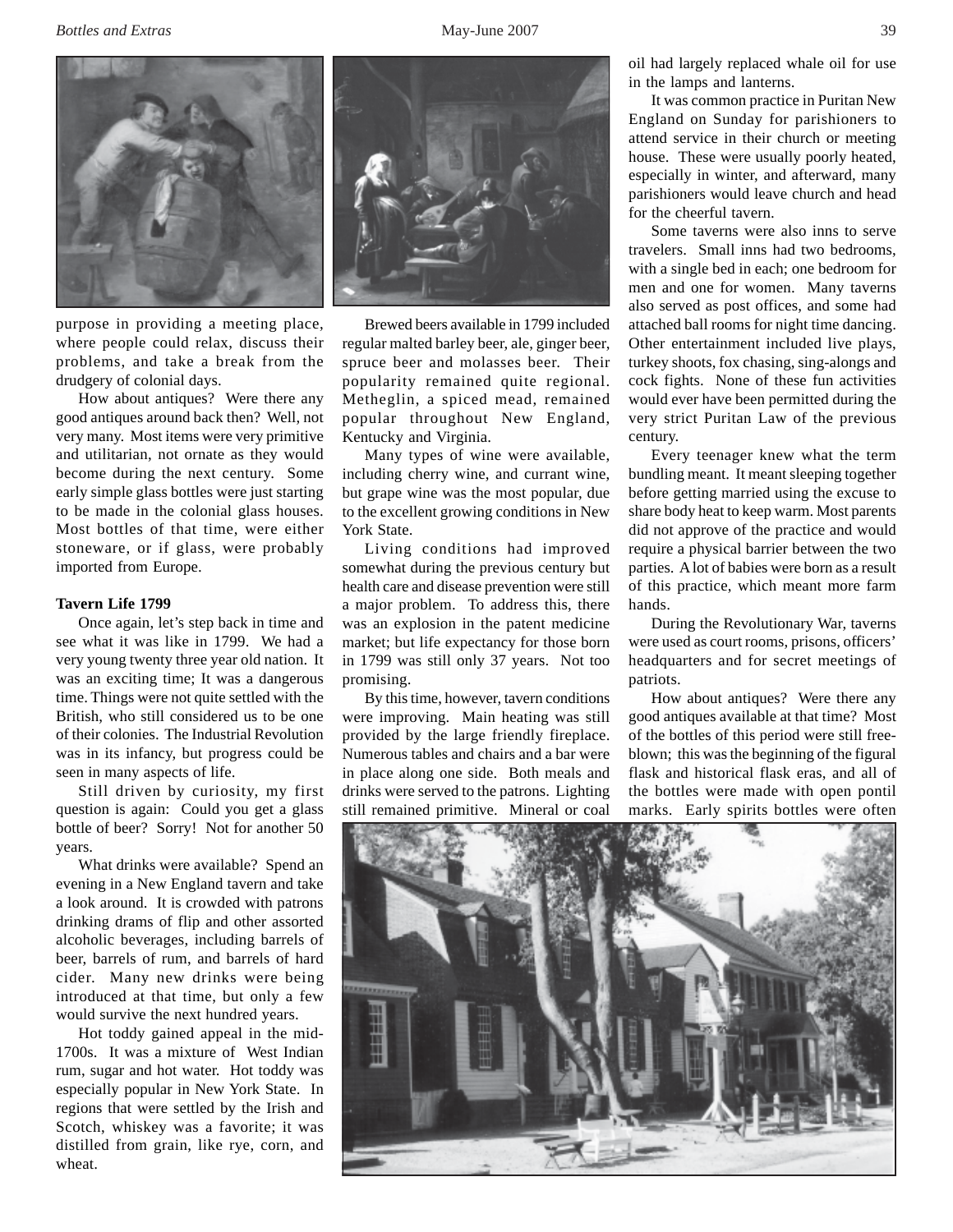Quart stoneware bottles were very popular at that time and were used for small beer and ale.

Saratoga Spring water was bottled locally and they used local glass houses to blow the bottles.

# **Tavern Life 1899**

This is the third section of this series. You have read the first two sections, and I am sure that you can remember the inane question: Can you get a glass bottle of beer yet? Well……yes! Approximately 100 years after the American Revolution, you can now get a glass bottle of beer. Even chilled with ice perhaps, not refrigerated but from preservation in the ice box. At this time, most beer bottles had hand finished blob tops, were amber in color, and had lightning stopper closures. Some crown top bottles had been regionally introduced during this period. The crown tops, or caps, could hold the pressure, which preserved the beverage.

Many of the popular beverages of colonial times were no longer available in taverns.. Beer was probably the principal drink, which was usually produced in local breweries, using malted barley and hops. Many different types of bitters (medicinal alcohol) were available and often came in attractive colored or figural Bottles. Bitters could also be purchased in the apothecary or drug store. By this time, the period of ornate, colorful historical flasks had started

to decline. Whiskey now came in simple flasks, with minimum embossing, or with paper labels. Wine and gin were also popular at this time, but their bottles usually had printed paper labels. Ginger beer was very popular in Western New York State.

The reasons drinking was so popular were many, including entertainment, social contact, a salty diet from food preservation; also a wide belief that cold spring water was dangerous to drink. For the first time, the Industrial Revolution had created some leisure time. The citizens had experienced constant improvement in farm machinery and techniques. In 1799, the U.S.A. urban population was five percent, and by 1899, it had reached 39 percent. The spinning and weaving industry also experienced some remarkable clever, inventions.

In some urban regions, the taverns were next door to beer gardens that catered to capacity crowds of German immigrants on Sundays. The lager beer served was delivered in oak casks, directly from the breweries by four-horse teams.

Tavern lighting had made some progress by this time. Rural lighting was predominantly with coal oil lamps. The best solution to the problem of artificial illumination, concluded Benjamin Franklin, was to do without it. Daylight Saving Time, he urged, offered the only answer for sensible people who must live by the clock.

Baltimore became the first American city to organize a company for the distribution of lighting gas on 1819. Boston and New York followed suit and adapted gas for street lighting. Some taverns in



these cities in 1870 had outdoor lighting with cast iron gas lamp posts. Most other regions still used oil burning lamp posts.

In 1899, some eastern taverns began using electric lighting for the first time. The incandescent lamp was invented by Thomas Edison in 1880, and within twenty years it was being mass-produced for use in major cities.

During this period, some of the metropolitan taverns were richly decorated with marble floors, cut glass mirrors, and mahogany bars and woodwork. This formal atmosphere created a warm place for meeting friends, conducting business, or simply drinking away the leisure hours. In the upscale taverns, the patrons wore fancy clothing to indicate their success. Industrious folks could earn a good living with the many new businesses and factories. Both men and women wore hats and other accessories of bright colors. Banks were being created to lend money and encourage new businesses.

Diseases were still prevalent at the end of the 19<sup>th</sup> Century and contagious diseases were particularly devastating. Life expectancy had increased to 49 years, but hardly a respectable life! The cause of tuberculosis was discovered in 1882, but unfortunately anti-biotic treatment would not be available until 1950. Women were subjected to high mortality during childbirth; children were exceptionally vulnerable to childhood diseases such as small pox, polio and diphtheria.

All of the beneficial attributes of tavern life were continuously overshadowed by a strange, strong, enigmatic force known as the temperance movement. The movement started shortly after the Civil War and was promoted by several influential individuals, many women's organizations and the Methodist church. In 1885, Kansas State voted in its own prohibition laws. The Women's Christian Temperance Union was founded in Cleveland, Ohio in 1874. The first Temperance Education Law was passed in 1882, originating in Washington D.C., and by 1900, all of the states had similar laws. The ultimate effect of the movement would manifest itself as the Prohibition Volstead Act of 1920, which lasted until its repeal in 1933.

Our young nation had some degree of resilience; however, it was not fully prepared for the devastating effects of Prohibition. Millions of people immediately lost their jobs, with unpredicted subsequent job losses.